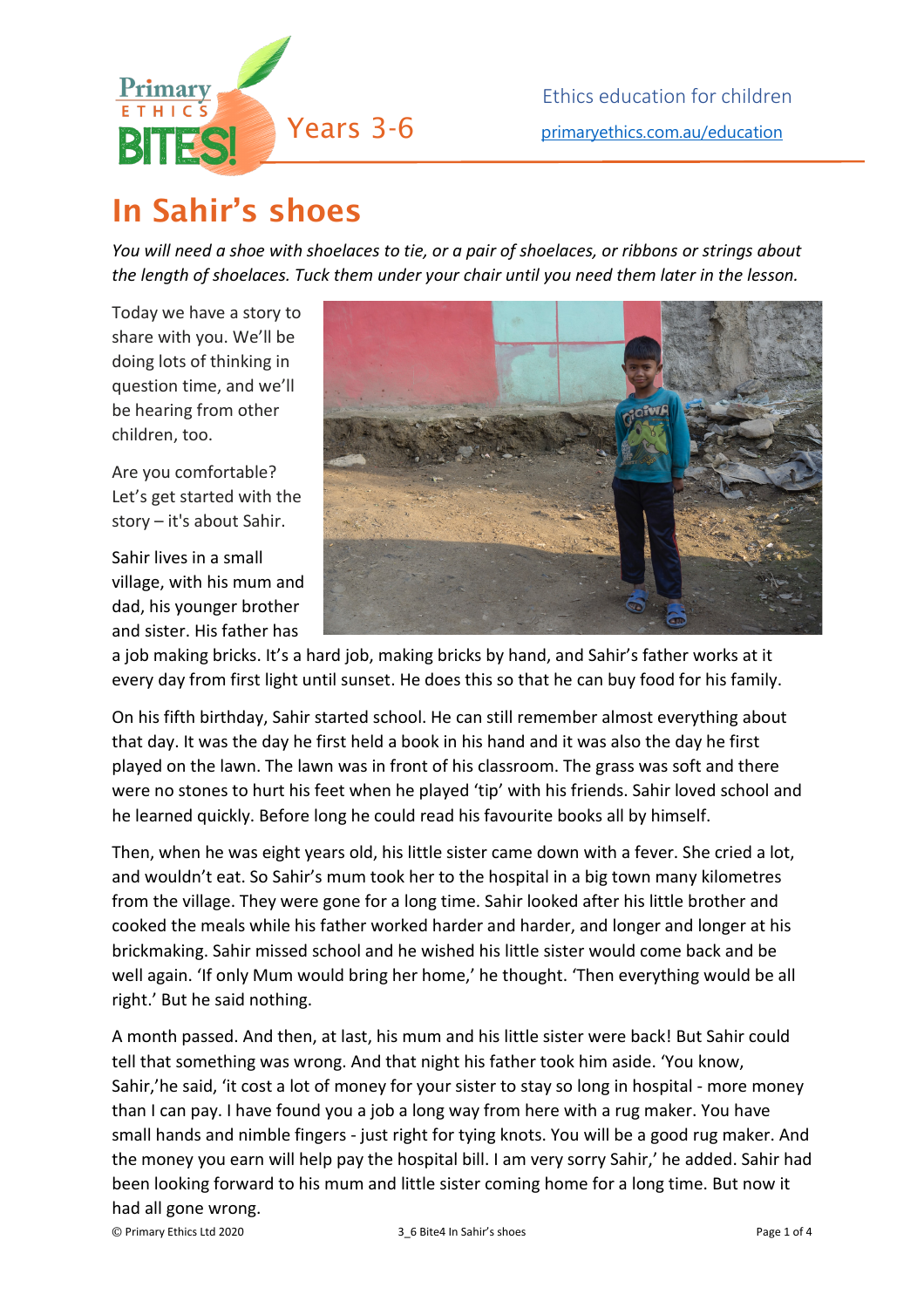

**Primary** 

*How do you think Sahir felt… when his dad said that he couldn't go back to school? Before you answer this question, can you try to put yourself in Sahir's shoes. How would you feel if you were told you had to leave your family and friends and go a long way away… where you didn't know anyone?* 

Let's hear what some other children think:



**Ariana:** I think…I would be really shocked that my parents would send me away. I've never been away from home for more than a few nights, only to camp or at my grandparents' place.

**Advit:** I'd be so angry – why should I be the one who goes away to work? **Mac**: Sahir is the oldest child in the family.

**Ariana:** But how does that make it OK - he's only eight, a kid – you are not even allowed to go to work till you're much older!



*What about Sahir's father? Before his mum and little sister came home, Sahir had noticed that his father had been working harder and harder. Why do you think that was?* 

**Lucas:** Maybe his father had to work harder to earn extra money to pay the hospital bill. They were away for a whole month.



*How do you think Sahir's dad felt when he told Sahir that he couldn't go back to school?* 



**Ariana:** His dad would be really embarrassed because he couldn't pay the bill and so he had to send Sahir to work.

**Advit:** He'd feel sorry for Sahir because he couldn't go to school but the dad had to get extra money and… maybe he had no choice.

**Lucas**: I think the same- the dad probably had no choice, but I also agree that he'd feel really guilty.

The next day a man drove into the village in an old truck, and took Sahir away from his friends, his family, and his school. The man and Sahir drove in silence for many hours until they came to a big shed on the outskirts of a big city. As Sahir stepped inside the shed, he felt the heat of the air and coughed as he breathed in the fluff from the wool that was used to make the rugs.

He saw the children sitting on the floor in a long row in front of a wall of strings. 'What is that? asked Sahir.

'It's a loom,' the man said gruffly.

'What are they doing?' Sahir whispered. The children's fingers moved so quickly he couldn't tell.

'Tying knots,' the man said, as if Sahir should have known.



*Can you imagine what it would feel like to be in Sahir's place? How might Sahir might be feeling? Can you give a describing word?*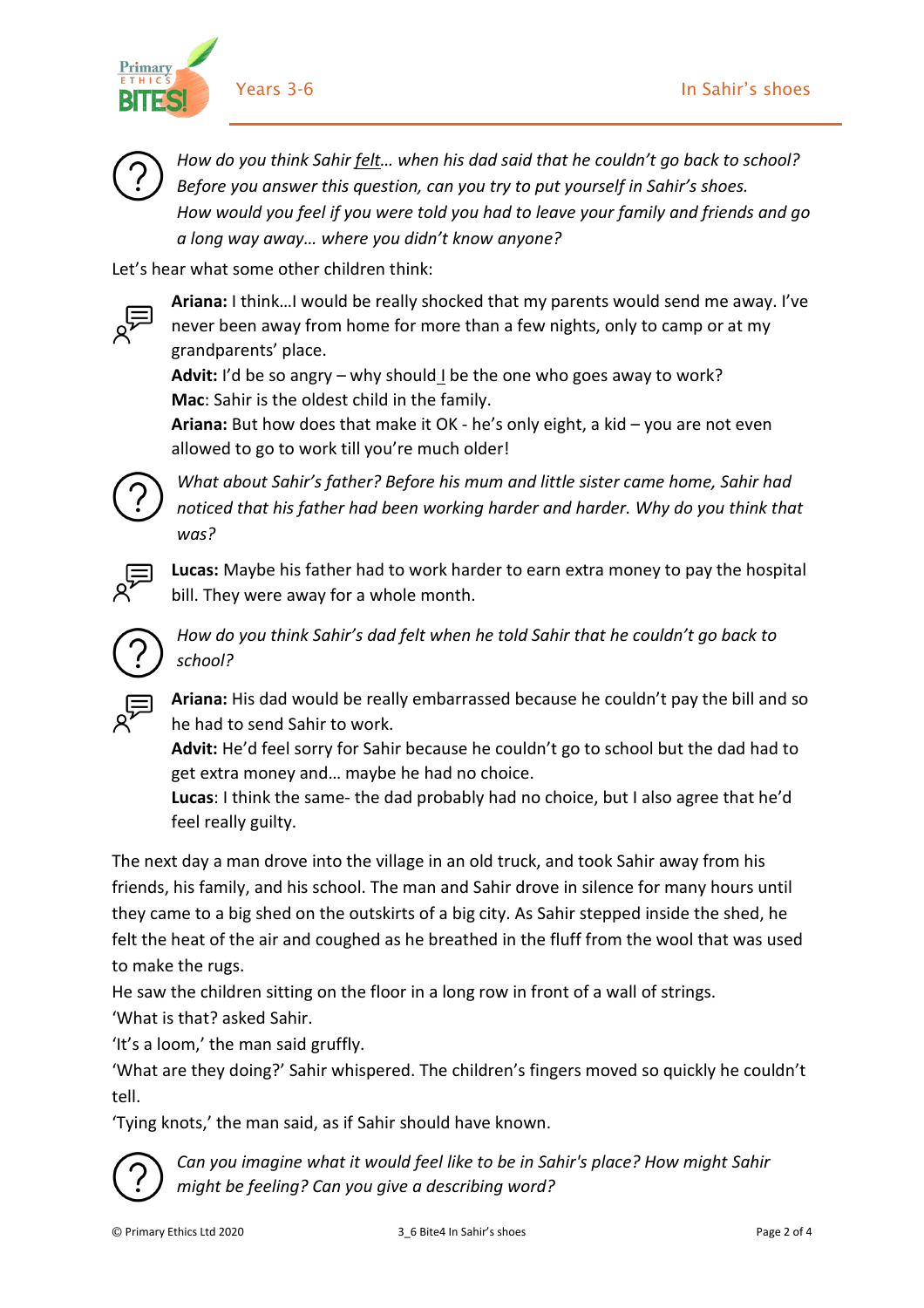

Let's hear what some other children might be thinking.

frightened, lonely, afraid, uncomfortable, confused, homesick, worried

Sahir soon discovered that the children tied knots all day, and sometimes into the night. They were making rugs. They had to tie about a million knots to make each average size rug.

*Can you tie a knot? Pick up the shoe with shoelaces or your ribbon/string/shoelace and place this in front of you.* 

*You are going to tie the shoelaces, tying and tying again, until you get to the end of the laces. Are you ready? Have a go!* 

*Now imagine that you have to keep on doing that for 5 hours and then, after a 20 minute lunch break, for another 5 hours.* 

*How would your fingers be feeling? What about your hands? And what about your back?* 

*And now imagine how it would feel if you had to tie the knots up high – with your arms raised?*

You can stop tying knots now, and shake your hands and have a stretch if you need to. Sahir's long days were spent in the big shed, tying knots. There was no time for playing and no time for reading - and anyway, there were no books - and no time even to walk in the fresh air. His back ached and his fingers were sore, but still he had to keep working. Sahir missed his family and his friends. And he missed school. He was paid 11 cents for each hour he worked and he kept wondering how many more hours he would have to work to pay off the hospital bill.



*Can you imagine how you would feel if you were in Sahir's place? Would you feel tired, bored, unhappy, helpless, lonely, scared … what do you think?*

Let's hear from some other children.



**Ariana:** I'd be really lonely and missing my family, especially at night - where does he sleep?



*The story doesn't tell us that, why might that make a difference?*



**Advit:** Who would look after him in the middle of the night? **Lucas:** How does he get food?



*These are interesting questions to wonder about to help us understand how Sahir might feel. Let's return to the story and see if we can learn any more…*

It was two years before Sahir's father came to take him home. 'Oh Sahir!' he said. 'You are so thin and your skin is so pale. And you haven't grown taller – in two years you have grown no taller! But never mind – now I will take you home. You will be able to play in the fresh air and read your books. And you will be able to go back to school.' And that is what happened.